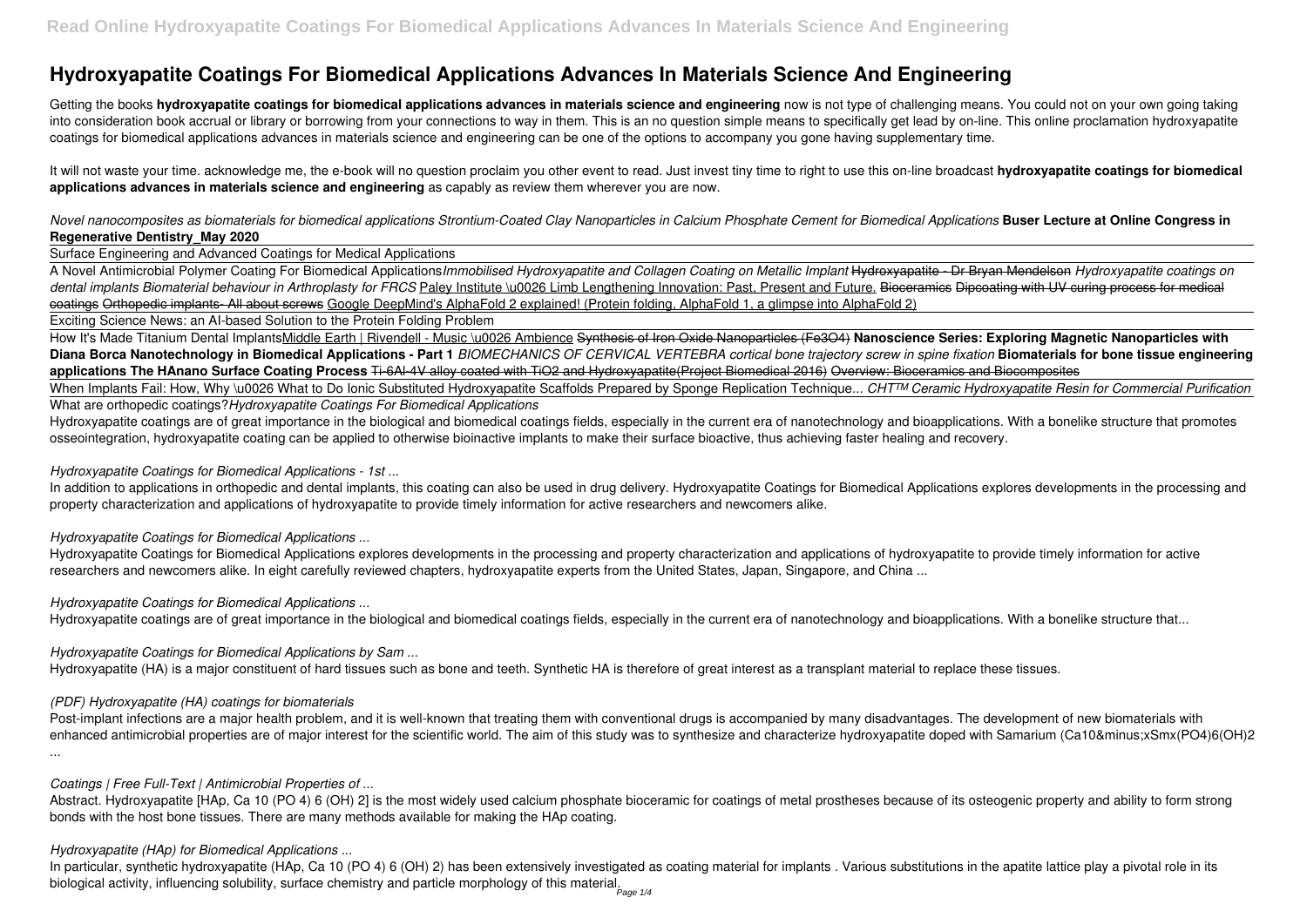#### *Nanostructured Si-substituted hydroxyapatite coatings for ...*

I.R. Gibson, in Hydroxyapatite (Hap) for Biomedical Applications, 2015 Knee implants Hydroxyapatite coatings have also been used in uncemented knee prostheses, with coatings applied by plasma spraying to the femoral and or tibial components; these have more than 20 years of clinical use.

Synthesis of hydroxyapatite for biomedical applications. 1. Introduction. It is known that during the biomineralization processes living organisms are able to crystallize and deposit a wide range of minerals ... 2. Bone fillers and tissue engineering scaffolds. 3. Implants coating preparation. 4. ...

#### *Hydroxyapatite Coating - an overview | ScienceDirect Topics*

Hydroxyapatite (HA) is a bioactive, biocompatible and osteoconductive bioceramic, which can bond to natural bone,. HA is mainly used for coating of implants and as bone filler due to its brittle structure and poor mechanical properties.

### *Synthesis of hydroxyapatite for biomedical applications ...*

### *Electrophoretic co-deposition of PEEK-hydroxyapatite ...*

The coatings were produced by pulsed laser deposition using ablation targets of pure crystalline hydroxyapatite. The fraction of tetracalcium phosphate phase in the coatings was controlled by varying the substrate temperature and the partial pressure of water vapor in the deposition chamber.

Commercial techniques for hydroxyapatite-based coating onto metallic implant The surface coating application offers the possibility of modifying the surface properties of implant devices to achieve improvements in biocompatibility, reliability, and performance.

### *Hydroxyapatite-Based Coating on Biomedical Implant ...*

Hydroxyapatite Coating - an overview | ScienceDirect Topics Hydroxyapatite is shown to be a significant material for biomedical applications due to its biodegradability, biocompatibility and bioactivity. HAP is a beneficial biomaterial for dental and medical applications. Hydroxyapatite: Preparation, Properties and Its Biomedical...

Moreover, studies reported in the literature have highlighted that obtaining new coatings of hydroxyapatite, that are doped with various antimicrobial agents, with superior properties and potential applications in the medical field [ 20, 22, 23 ].

Among the metals, titanium and its alloys are considered most excellent and indispensable material for t... Additively manufactured titanium alloys and effect of hydroxyapatite coating for biomedical applications: A review - Franklin Anene, Jaafar Aiza, Ismail Zainol, Azmah Hanim, Mohd Tahir Suraya, 2020. Skip to main content.

### *Coatings | Free Full-Text | Antimicrobial Properties of ...*

Hydroxyapatite Coatings for Biomedical Applications (Advances in Materials Science and Engineering) eBook: Zhang, Sam: Amazon.com.au: Kindle Store

#### *Hydroxyapatite Coatings for Biomedical Applications ...*

#### *Control of phase composition in hydroxyapatite ...*

This Special Issue focuses on the design, synthesis, and characterization of antimicrobial materials, such as hydroxyapatite coatings, with antimicrobial properties that could be used in various biomedical applications including tissue engineering, implantable devices, and antimicrobial devices.

# *Coatings | Special Issue : Hydroxyapatite Based Coatings ...*

# *Hydroxyapatite Hap For Biomedical Applications By Michael ...*

Hydroxyapatite coatings are of great importance in the biological and biomedical coatings fields, especially in the current era of nanotechnology and bioapplications. With a bonelike structure that promotes osseointegration, hydroxyapatite coating can be applied to otherwise bioinactive implants to make their surface bioactive, thus achieving faster healing and recovery. In addition to applications in orthopedic and dental implants, this coating can also be used in drug delivery. Hydroxyapatite Coatings for Biomedical Applications explores developments in the processing and property characterization and applications of hydroxyapatite to provide timely information for active researchers and newcomers alike. In eight carefully reviewed chapters, hydroxyapatite experts from the United States, Japan, Singapore, and China present the latest on topics ranging from deposition processes to biomedical applications in implants and drug delivery. This book discusses: Magnetron sputtering and electrochemical deposition The modification of hydroxyapatite properties by sol–gel deposition to incorporate other elements found in natural bones, such as zinc, magnesium, and fluorine The use of pure hydroxyapatite in drug delivery applications The growth or self-assembly of hydroxyapatite on shape memory alloy Hydroxyapatite composite coatings—with carbon nanotubes, titanium dioxide (TiO2), and others—on the titanium alloy Offering valuable insights and a wealth of data, including numerous tables and figures, this is a rich source of information for research on hydroxyapatite coatings. Each chapter also covers material that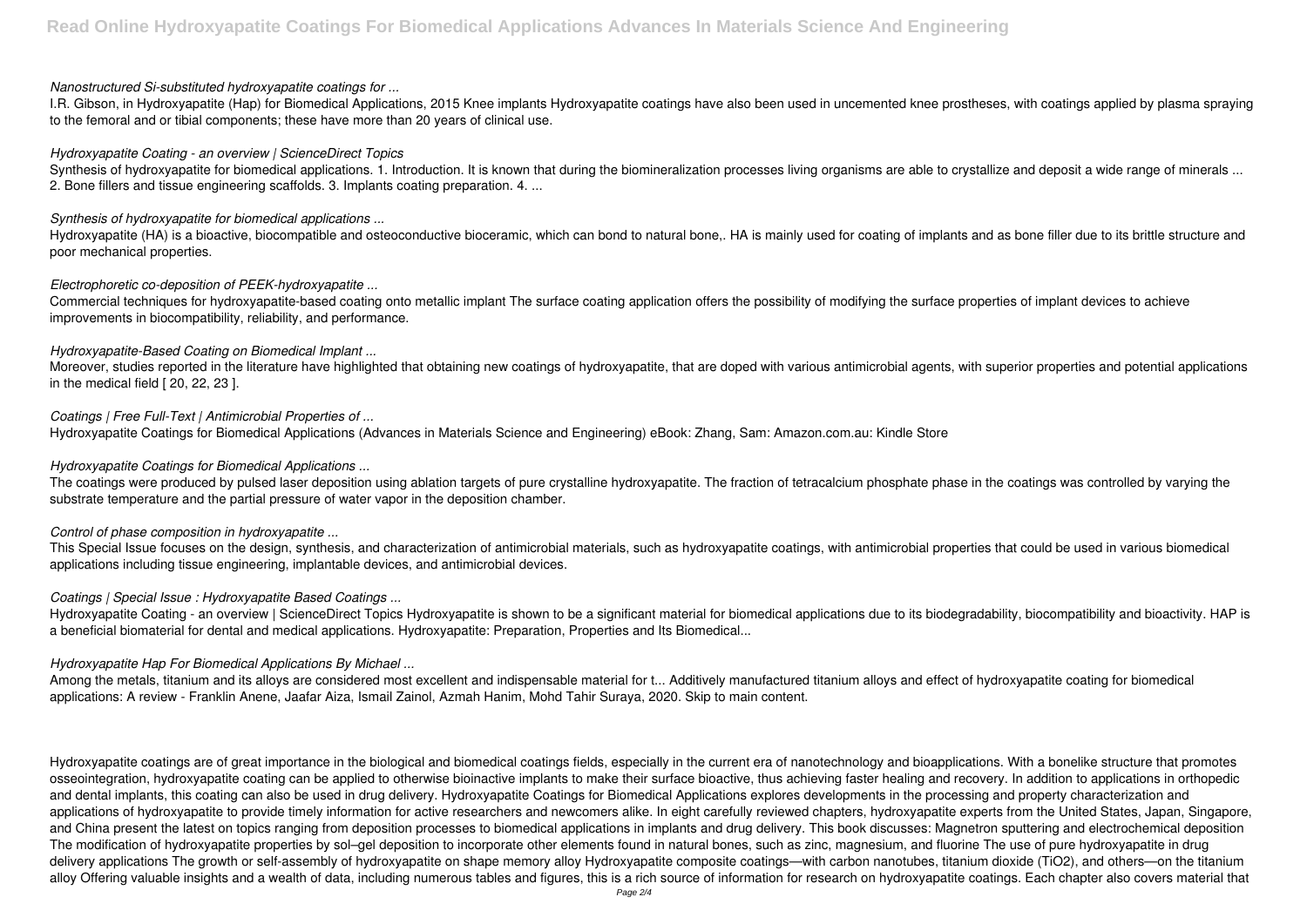#### provides an accessible stepping stone for those who are new to the field.

Hydroxyapatite in the form of hydroxycarbonate apatite is the principal mineral component of bone tissue in mammals. In Bioceramics, it is classed as a bioactive material, which means bone tissue grows directly on it when placed in apposition without intervening fibrous tissue. Hydroxyapatite is hence commonly used as bone grafts, fillers and as coatings for metal implants. This important book provides an overview of the most recent research and developments involving hydroxyapatite as a key material in medicine and its application. Reviews the important properties of hydroxyapatite as a biomaterial Considers a range of specific forms of the material and their advantages Reviews a range of specific medical applications for this important material

"Hydroxyapatite (Ca10(PO4)6(OH)2, HA) has drawn considerable interest in biomedical and catalytic applications due to its excellent biocompatibility, adsorption capacity, and ion exchange capacity. The first part of this thesis focused on imparting antibacterial property to HA coatings for biomedical applications. Ag nanoparticles were electrochemically deposited on HA coatings. The Ag/HA composite coatings displayed inconsistent antibacterial properties. Heat treatment was found to improve the antimicrobial activity of the composite coatings because the oxidation of Ag nanoparticles was enhanced by the heat treatment and thus more Ag+ ions can be released to inhibit the bacterial growth. Antibacterial coatings were also obtained by electrochemically depositing HA coatings on TiO2 nanotubes prepared by anodization of Ti plates. A model drug compound was loaded in the HA/nanotubular TiO2 composite coatings. The drug release profile of the coating exhibited an initial burst release followed by a sustained release. Tests of bacterial growth and deposition of calcium phosphate from simulated body fluid suggest that the antibioticsloaded HA/nanotubular TiO2 composite coatings can inhibit the growth of bacteria without compromising bioactivity."--Pages xi-xii.

The goal of this book is to provide readers with a broad appraisal of topics in global advancements in theoretical and experimental facts, and practical applications of nano-HAp materials based on their synthesis, properties, prospects, and potential biomedical treatments. The perspective of this book involves the preparation of crystalline nano-HAP materials including preferential orientation, various properties and new prospects in biomimetics, bone tissue infections, biomedical implants, regenerative medicinal treatments and a wide range of technological applications. This book is categorized into two main sections: Hydroxyapatite: synthesis, properties, perspectives, and prospects; and the application of hydroxyapatite: a synergistic outlook. Individual chapters provide a base for a wide range of readers from diversified fields, including students and researchers, who will find in this book simply explained basics as well as advanced techniques of specific subjects related to these phenomena. The book is made up of nine contributions, compiled by experts from wide-ranging fields involved in biomaterials/materials in science and technology from over 15 research institutes across the globe.

The biomaterials sector is rapidly expanding and significant advances have been made in the technology of biomedical coatings and materials, which provide a means to improve the wear of joints, change the biological interaction between implant and host and combine the properties of various materials to improve device performance. Coatings for biomedical applications provides an extensive review of coating types and surface modifications for biomedical applications. The first part of the book explores a range of coating types and their biomedical applications. Chapters look at hydrophilic, mineral and pyrolytic carbon coatings in and ex vivo orthopaedic applications and finally at surface modification and preparation techniques. Part two presents case studies of orthopaedic and ophthalmic coatings, and biomedical applications including vascular stents, cardiopulomonary by-pass equipment and ventricular assist devices. With its clear structure and comprehensive review of research, Coatings for biomedical applications is a valuable resource to researchers, scientists and engineers in the biomedical industry. It will also benefit anyone studying or working within the biomedical sector, particularly those specialising in biomedical coatings. Provides an extensive review of coating types and surface modifications for biomedical applications Chapters look at hydrophilic coatings for biomedical applications in and ex vivo, mineral coatings for orthopaedic applications, pyrolytic carbon coating and other commonly-used biomedical coatings Presents case studies of orthopaedic and ophthalmic coatings, and biomedical applications including vascular stents, cardiopulomonary by-pass equipment and ventricular assist devices

Written in a versatile, contemporary style that will benefit both novice and expert alike, Biological and Biomedical Coatings Handbook, Two-Volume Set covers the state of the art in the development and implementation of advanced thin films and coatings in the biological field. Consisting of two volumes—Processing and Characterization and Applications—this handbook details the latest understanding of advances in the design and performance of biological and biomedical coatings, covering a vast array of material types, including bio-ceramics, polymers, glass, chitosan, and nanomaterials. Contributors delve into a wide range of novel techniques used in the manufacture and testing of clinical applications for coatings in the medical field, particularly in the emerging area of regenerative medicine. An exploration of the fundamentals elements of biological and biomedical coatings, the first volume, Processing and Characterization, addresses: Synthesis, fabrication, and characterization of nanocoatings The sol-gel method and electrophoretic deposition Thermal and plasma spraying Hydroxyapatite and organically modified coatings Bioceramics and bioactive glass-based coatings Hydrothermal crystallization and self-healing effects Physical and chemical vapor deposition Layered assembled polyelectrolyte films With chapters authored by world experts at the forefront of research in their respective areas, this timely set provides searing insights and practical information to explore a subject that is fundamental to the success of biotechnological pursuits.

Hydroxyapatite, (HAP), a calcium phosphate bioceramic material, has been widely used in both dentistry and orthopedics due to its biocompatibility and osteoconductivity. However, its poor bulk mechanical properties have limited its use as load bearing material. An effective approach to solve this problem is to form a composite coating of HAP and titanium, in which titanium will be the matrix and HAP will act as reinforcement. In this research, two novel approaches, namely cold gas dynamic spraying (CGDS) and argon atmosphere plasma spraying (AAPS), were applied to manufacture HAP/Ti composite coatings. The aim was to produce thick and dense deposits and investigate the mechanical, electrochemical and incubation behavior of such biocomposites as potential load bearing materials for biomedical applications.

The book contains six chapters and covers topics dealing with biomedical applications of titanium alloys, surface treatment, relationships between microstructure and mechanical and technological properties,